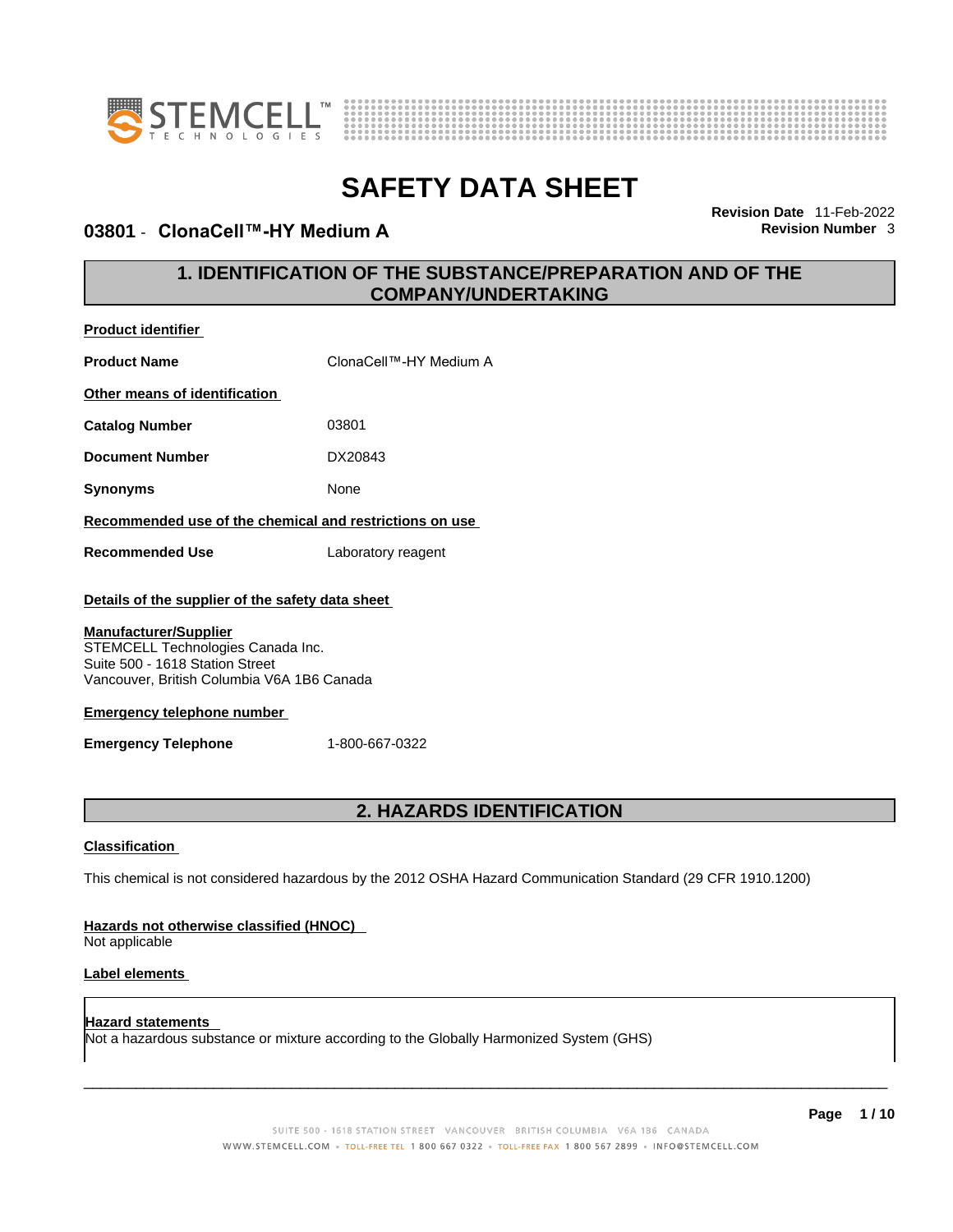



# \_\_\_\_\_\_\_\_\_\_\_\_\_\_\_\_\_\_\_\_\_\_\_\_\_\_\_\_\_\_\_\_\_\_\_\_\_\_\_\_\_\_\_\_\_\_\_\_\_\_\_\_\_\_\_\_\_\_\_\_\_\_\_\_\_\_\_\_\_\_\_\_\_\_\_\_\_\_\_\_\_\_\_\_\_\_\_\_\_\_\_\_\_ **Revision Date** 11-Feb-2022 **03801** - **ClonaCell™-HY Medium A Revision Number** 3

The product contains no substances which at their given concentration, are considered to be hazardous to health.

**Appearance** Clear **Physical state** Liquid

**Odor** No data available

**Other Information**  Not applicable

**Unknown acute toxicity** 10.00000007 % of the mixture consists of ingredient(s) of unknown toxicity 10.00000007 % of the mixture consists of ingredient(s) of unknown acute oral toxicity 10.00000007 % of the mixture consists of ingredient(s) of unknown acute dermal toxicity

10.00000007 % of the mixture consists of ingredient(s) of unknown acute inhalation toxicity (gas)

10.00000007 % of the mixture consists of ingredient(s) ofunknown acute inhalation toxicity (vapor)

10.00000007 % of the mixture consists of ingredient(s) of unknown acute inhalation toxicity (dust/mist)

# **3. COMPOSITION/INFORMATION ON INGREDIENTS**

### **Substance**

Not applicable.

### **Mixture**

Not a hazardous substance or mixture according to the Globally Harmonized System (GHS)

\*The exact percentage (concentration) of composition has been withheld as a trade secret.

# **4. FIRST AID MEASURES**

### **Description of first aid measures**

| <b>Inhalation</b>   | Remove to fresh air.                                                                                                    |
|---------------------|-------------------------------------------------------------------------------------------------------------------------|
| Eye contact         | Rinse thoroughly with plenty of water for at least 15 minutes, lifting lower and upper eyelids.<br>Consult a physician. |
| <b>Skin contact</b> | Wash skin with soap and water.                                                                                          |
| Ingestion           | Clean mouth with water and drink afterwards plenty of water.                                                            |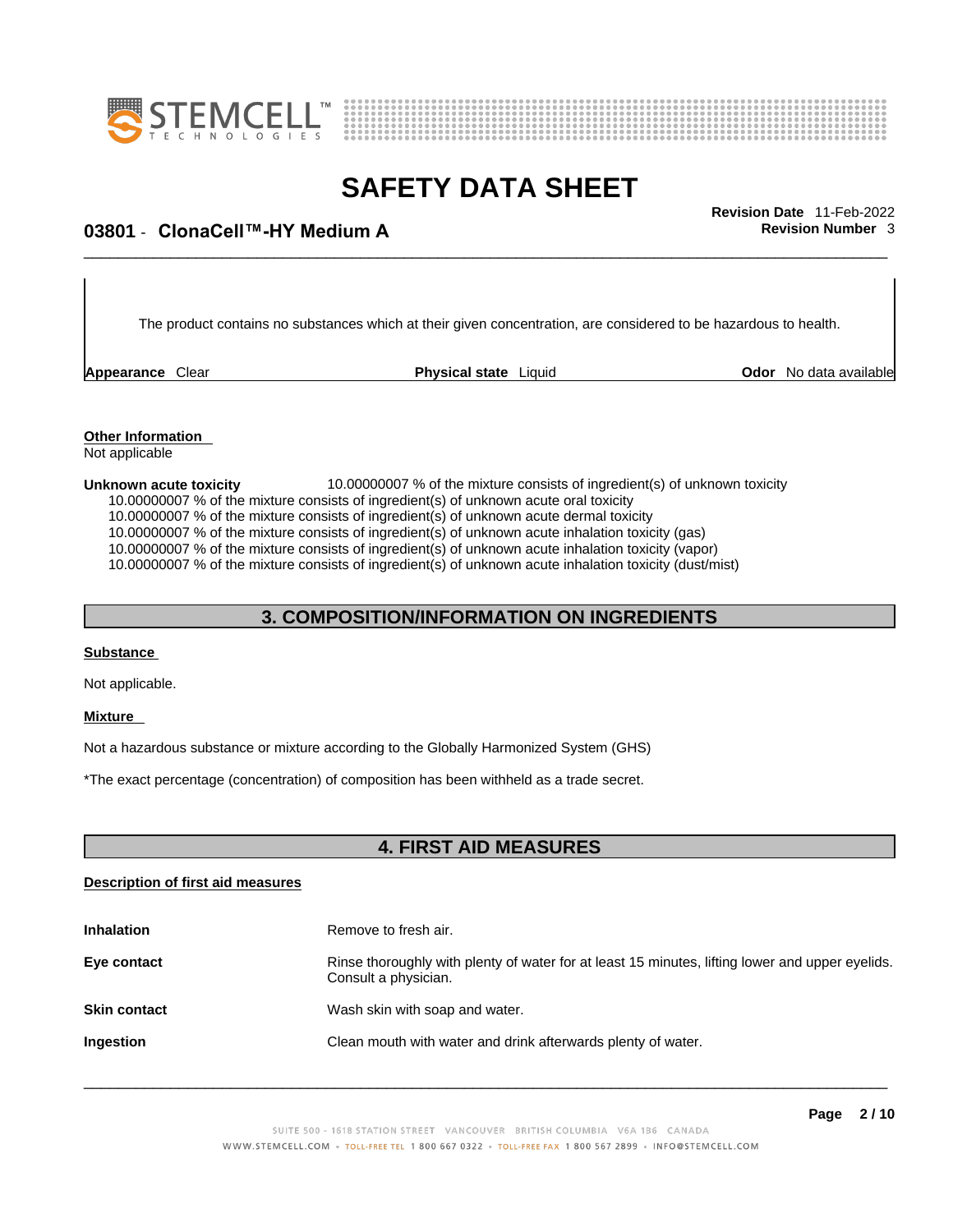



# \_\_\_\_\_\_\_\_\_\_\_\_\_\_\_\_\_\_\_\_\_\_\_\_\_\_\_\_\_\_\_\_\_\_\_\_\_\_\_\_\_\_\_\_\_\_\_\_\_\_\_\_\_\_\_\_\_\_\_\_\_\_\_\_\_\_\_\_\_\_\_\_\_\_\_\_\_\_\_\_\_\_\_\_\_\_\_\_\_\_\_\_\_ **Revision Date** 11-Feb-2022 **03801** - **ClonaCell™-HY Medium A Revision Number** 3

| Most important symptoms and effects, both acute and delayed                                                      |                                                                                                                                       |  |
|------------------------------------------------------------------------------------------------------------------|---------------------------------------------------------------------------------------------------------------------------------------|--|
| <b>Symptoms</b>                                                                                                  | No information available.                                                                                                             |  |
| Indication of any immediate medical attention and special treatment needed                                       |                                                                                                                                       |  |
| Note to physicians                                                                                               | Treat symptomatically.                                                                                                                |  |
|                                                                                                                  | <b>5. FIRE-FIGHTING MEASURES</b>                                                                                                      |  |
| <b>Suitable Extinguishing Media</b>                                                                              | Use extinguishing measures that are appropriate to local circumstances and the<br>surrounding environment.                            |  |
| Unsuitable extinguishing media                                                                                   | CAUTION: Use of water spray when fighting fire may be inefficient.                                                                    |  |
| Specific hazards arising from the<br>chemical                                                                    | No information available.                                                                                                             |  |
| <b>Explosion data</b><br><b>Sensitivity to Mechanical Impact None.</b><br><b>Sensitivity to Static Discharge</b> | None.                                                                                                                                 |  |
| Special protective equipment for<br>fire-fighters                                                                | Firefighters should wear self-contained breathing apparatus and full firefighting turnout<br>gear. Use personal protection equipment. |  |

# **6. ACCIDENTAL RELEASE MEASURES**

### **Personal precautions, protective equipment and emergency procedures**

| <b>Personal precautions</b>                          | Ensure adequate ventilation.                                                         |
|------------------------------------------------------|--------------------------------------------------------------------------------------|
| <b>Environmental precautions</b>                     |                                                                                      |
| <b>Environmental precautions</b>                     | See Section 12 for additional Ecological Information.                                |
| Methods and material for containment and cleaning up |                                                                                      |
| <b>Methods for containment</b>                       | Prevent further leakage or spillage if safe to do so.                                |
| Methods for cleaning up                              | Pick up and transfer to properly labeled containers.                                 |
| <b>Prevention of secondary hazards</b>               | Clean contaminated objects and areas thoroughly observing environmental regulations. |
|                                                      |                                                                                      |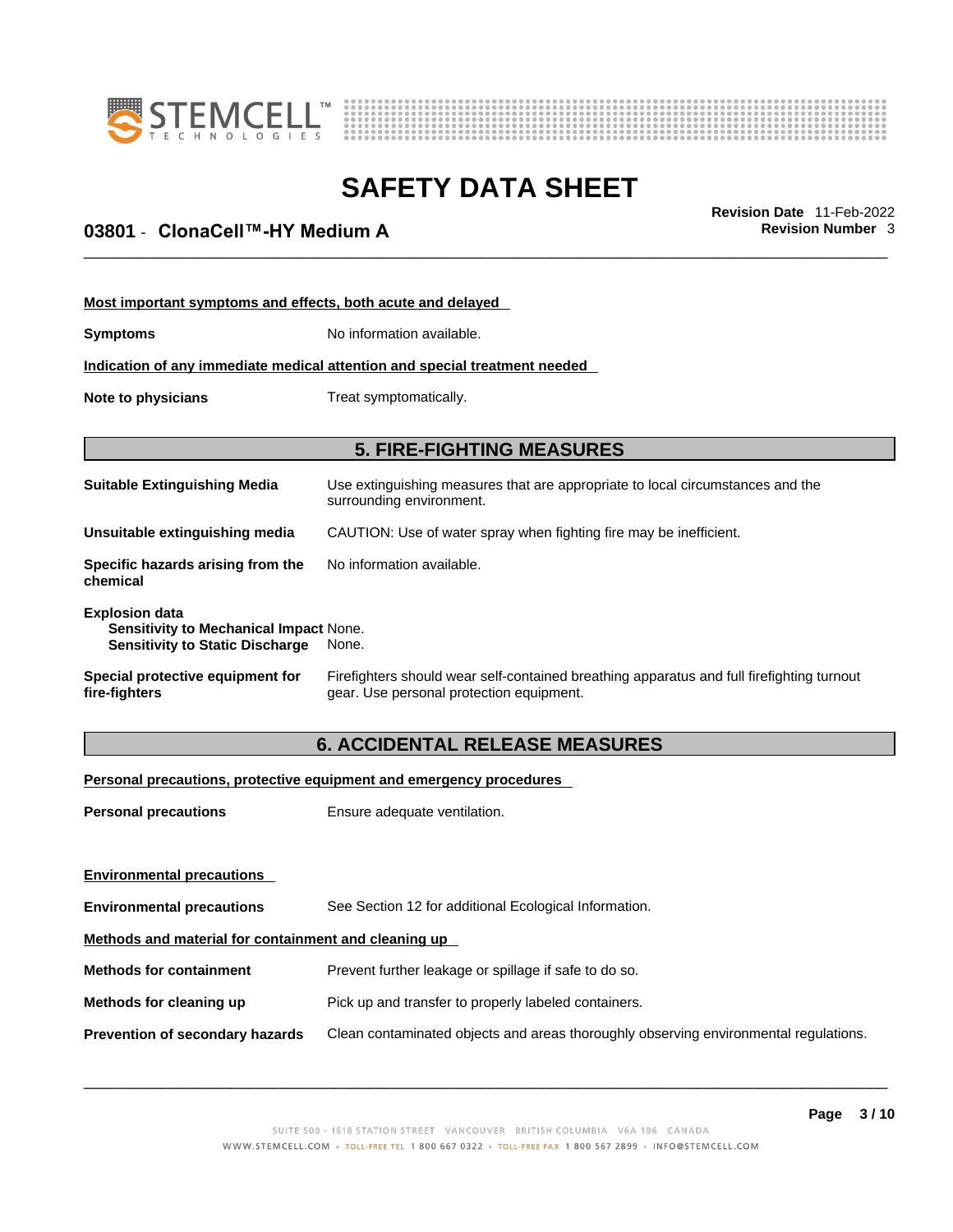



# \_\_\_\_\_\_\_\_\_\_\_\_\_\_\_\_\_\_\_\_\_\_\_\_\_\_\_\_\_\_\_\_\_\_\_\_\_\_\_\_\_\_\_\_\_\_\_\_\_\_\_\_\_\_\_\_\_\_\_\_\_\_\_\_\_\_\_\_\_\_\_\_\_\_\_\_\_\_\_\_\_\_\_\_\_\_\_\_\_\_\_\_\_ **Revision Date** 11-Feb-2022 **03801** - **ClonaCell™-HY Medium A Revision Number** 3

|                                                              | 7. HANDLING AND STORAGE                                                                                                                                                     |
|--------------------------------------------------------------|-----------------------------------------------------------------------------------------------------------------------------------------------------------------------------|
| <b>Precautions for safe handling</b>                         |                                                                                                                                                                             |
| Advice on safe handling                                      | Handle in accordance with good industrial hygiene and safety practice.                                                                                                      |
| Conditions for safe storage, including any incompatibilities |                                                                                                                                                                             |
| <b>Storage Conditions</b>                                    | Store in accordance with information listed on the Product Information Sheet (PIS).                                                                                         |
|                                                              | <b>8. EXPOSURE CONTROLS/PERSONAL PROTECTION</b>                                                                                                                             |
| <b>Control parameters</b>                                    |                                                                                                                                                                             |
| <b>Exposure Limits</b>                                       | This product, as supplied, does not contain any hazardous materials with occupational<br>exposure limits established by the region specific regulatory bodies.              |
| <b>Appropriate engineering controls</b>                      |                                                                                                                                                                             |
| <b>Engineering controls</b>                                  | Showers<br>Eyewash stations<br>Ventilation systems.                                                                                                                         |
|                                                              | Individual protection measures, such as personal protective equipment                                                                                                       |
| <b>Eye/face protection</b>                                   | No special protective equipment required.                                                                                                                                   |
| Skin and body protection                                     | No special protective equipment required.                                                                                                                                   |
| <b>Respiratory protection</b>                                | No protective equipment is needed under normal use conditions. If exposure limits are<br>exceeded or irritation is experienced, ventilation and evacuation may be required. |
| <b>General hygiene considerations</b>                        | Handle in accordance with good industrial hygiene and safety practice.                                                                                                      |

# **9. PHYSICAL AND CHEMICAL PROPERTIES**

**Information on basic physical and chemical properties Physical state** Liquid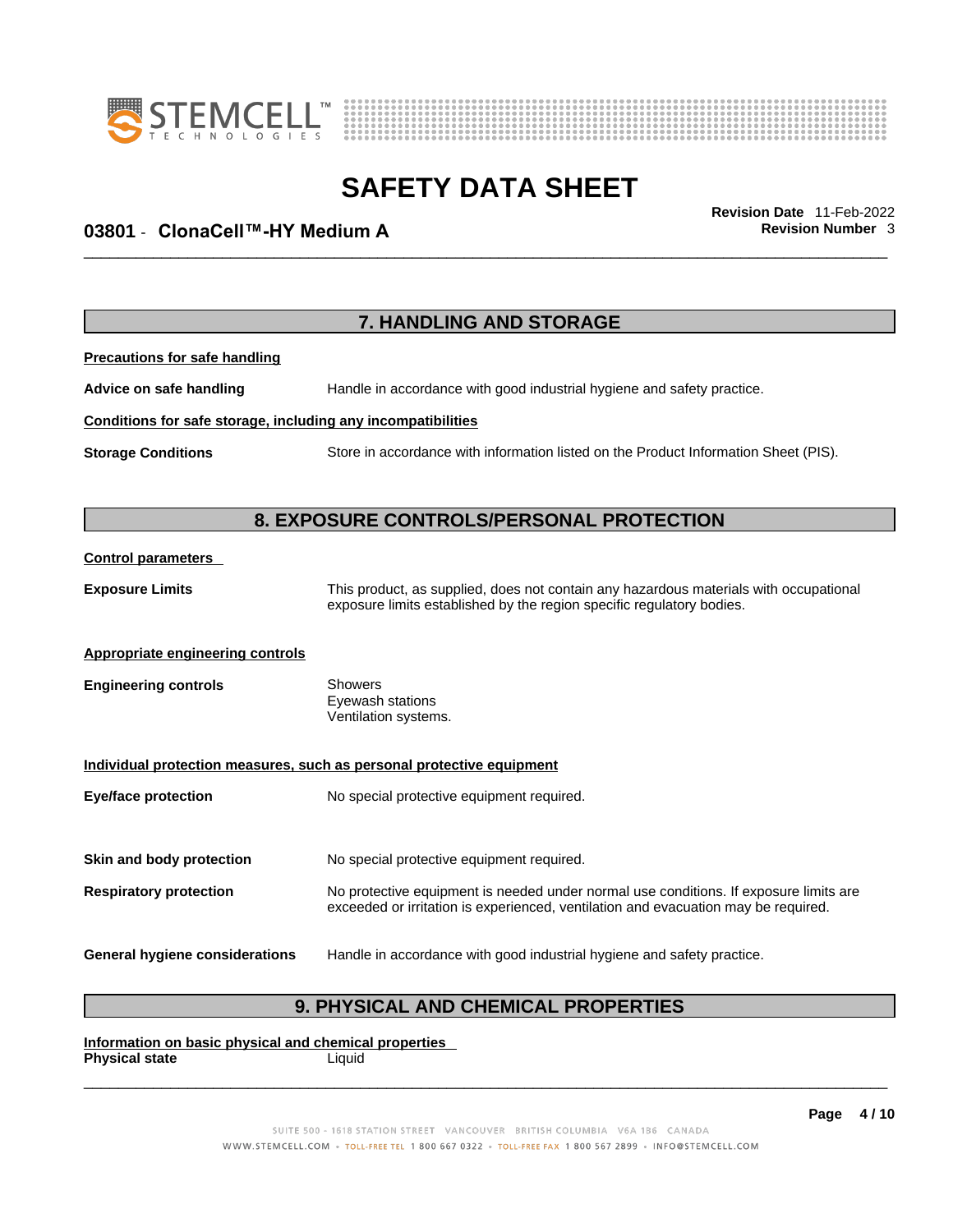



# \_\_\_\_\_\_\_\_\_\_\_\_\_\_\_\_\_\_\_\_\_\_\_\_\_\_\_\_\_\_\_\_\_\_\_\_\_\_\_\_\_\_\_\_\_\_\_\_\_\_\_\_\_\_\_\_\_\_\_\_\_\_\_\_\_\_\_\_\_\_\_\_\_\_\_\_\_\_\_\_\_\_\_\_\_\_\_\_\_\_\_\_\_ **Revision Date** 11-Feb-2022 **03801** - **ClonaCell™-HY Medium A Revision Number** 3

| Appearance     | Clear             |
|----------------|-------------------|
| Color          | red               |
| Odor           | No data available |
| Odor threshold | No data available |

| Property                             |
|--------------------------------------|
| рH                                   |
| Melting point / freezing point       |
| <b>Boiling point / boiling range</b> |
| <b>Flash point</b>                   |
| <b>Evaporation rate</b>              |
| Flammability (solid, gas)            |
| <b>Flammability Limit in Air</b>     |
| <b>Upper flammability limit:</b>     |
| Lower flammability limit:            |
| Vapor pressure                       |
| <b>Vapor density</b>                 |
| <b>Relative density</b>              |
| Water solubility                     |
| Solubility in other solvents         |
| <b>Partition coefficient</b>         |
| <b>Autoignition temperature</b>      |
| <b>Decomposition temperature</b>     |
| Kinematic viscosity                  |
| <b>Dynamic viscosity</b>             |
| <b>Explosive properties</b>          |
| <b>Oxidizing properties</b>          |
|                                      |

**Other Information** 

**No data available** None known **No data available None known Roidata available 1999 Mone known**<br> **Boiling** None known<br> **Roidata available None known No data available Evaporation No data available None known**<br> **Evaporation** None known<br>
None known **No data available** 

**Explosive properties** No data available **Oxidizing properties** No information available **No data available Lower flammability limit:** No data available **Vapora Available None known**<br> **Pressure No data available None known**<br>
None known **Vapor density Available** None known<br>
No data available None known **No data available No data available None known Solution Islam in Solution None known** None known **Partition Partition Coefficient Coefficient Coefficient Coefficient Coefficient Coefficient Coefficient Coefficient Coefficient Coefficient Coefficient Coefficient Coefficient Coefficient C Automische Munder None known**<br> **Automische None known**<br>
None known **No data available** No data available **None known** No data available None known

**Softening point**<br> **Molecular weight**<br> **Molecular weight**<br> **Molecular weight**<br> **Molecular weight No information available Molecular formula** No information available **VOC Content (%)**<br>
Liquid Density<br>
No information available<br>
No information available **No information available Bulk density No information available** 

### **Property Values Remarks • Method**

**None known** 

### **10. STABILITY AND REACTIVITY**

| Reactivity                                                              | No information available.                                 |
|-------------------------------------------------------------------------|-----------------------------------------------------------|
| Chemical stability                                                      | Stable under recommended transport or storage conditions. |
| <b>Possibility of hazardous reactions</b> None under normal processing. |                                                           |
| <b>Conditions to avoid</b>                                              | None known based on information supplied.                 |
| Incompatible materials                                                  | None known based on information supplied.                 |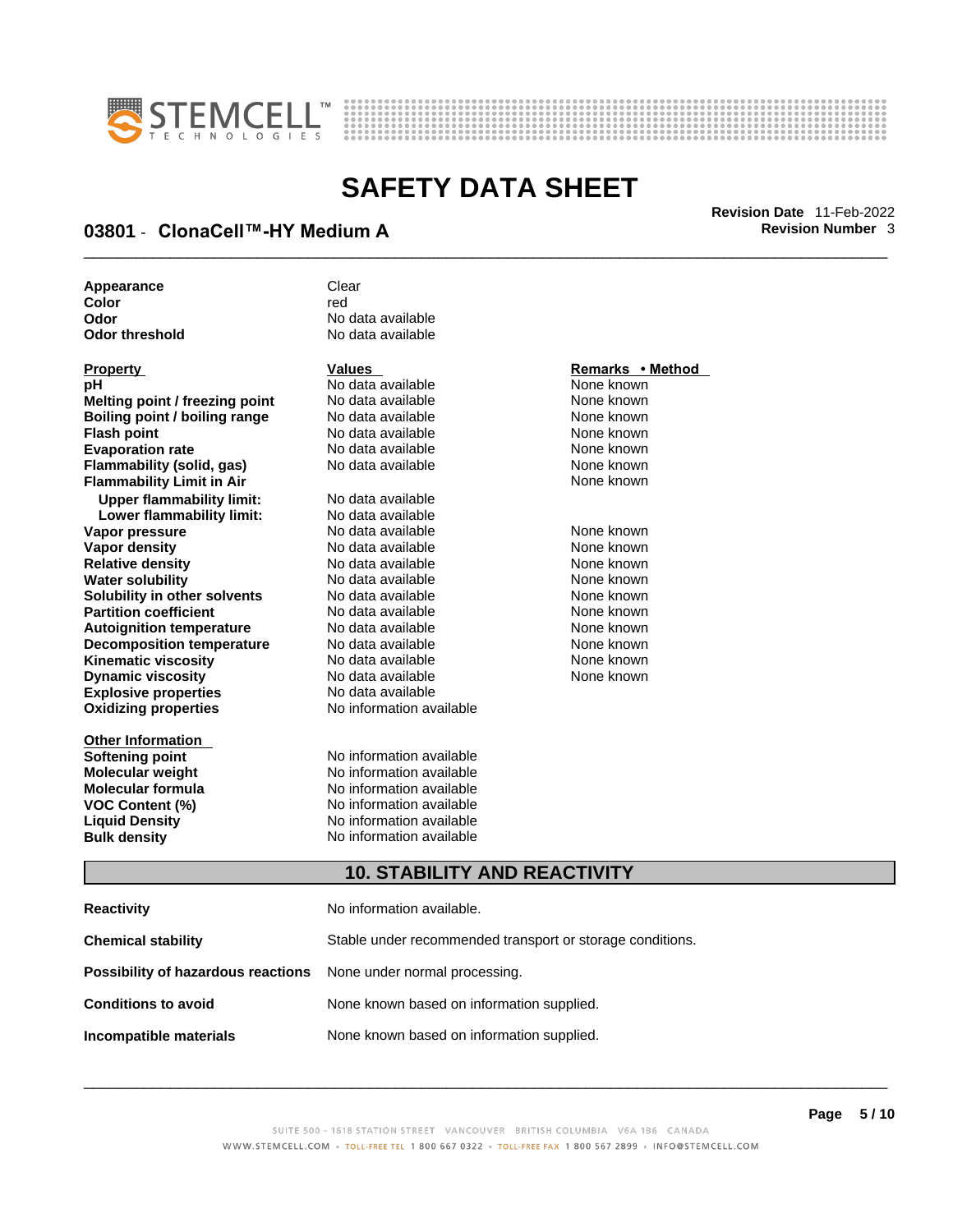



# \_\_\_\_\_\_\_\_\_\_\_\_\_\_\_\_\_\_\_\_\_\_\_\_\_\_\_\_\_\_\_\_\_\_\_\_\_\_\_\_\_\_\_\_\_\_\_\_\_\_\_\_\_\_\_\_\_\_\_\_\_\_\_\_\_\_\_\_\_\_\_\_\_\_\_\_\_\_\_\_\_\_\_\_\_\_\_\_\_\_\_\_\_ **Revision Date** 11-Feb-2022 **03801** - **ClonaCell™-HY Medium A Revision Number** 3

**Hazardous decomposition products** None known based on information supplied.

# **11. TOXICOLOGICAL INFORMATION**

**Information on likely routes of exposure**

**Product Information**

| <b>Inhalation</b>   | Specific test data for the substance or mixture is not available.            |
|---------------------|------------------------------------------------------------------------------|
| Eye contact         | Specific test data for the substance or mixture is not available.            |
| <b>Skin contact</b> | Specific test data for the substance or mixture is not available.            |
| Ingestion           | Specific test data for the substance or mixture is not available.            |
|                     | Symptoms related to the physical, chemical and toxicological characteristics |
| <b>Symptoms</b>     | No information available.                                                    |

**Numerical measures of toxicity**

#### **Acute toxicity**

**Unknown acute toxicity** 10.00000007 % of the mixture consists of ingredient(s) of unknown toxicity 10.00000007 % of the mixture consists of ingredient(s) of unknown acute oral toxicity 10.00000007 % of the mixture consists of ingredient(s) of unknown acute dermal toxicity 10.00000007 % of the mixture consists of ingredient(s) ofunknown acute inhalation toxicity (gas) 10.00000007 % of the mixture consists of ingredient(s) ofunknown acute inhalation toxicity (vapor)

10.00000007 % of the mixture consists of ingredient(s) of unknown acute inhalation toxicity (dust/mist) Product Information

# **Delayed and immediate effects as well as chronic effects from short and long-term exposure**

| <b>Skin corrosion/irritation</b>                                | No information available. |
|-----------------------------------------------------------------|---------------------------|
| <b>Product Information</b>                                      |                           |
| Serious eye damage/eye irritation                               | No information available. |
| <b>Product Information</b>                                      |                           |
| Respiratory or skin sensitization<br><b>Product Information</b> | No information available. |
| <b>Germ cell mutagenicity</b>                                   | No information available. |
|                                                                 |                           |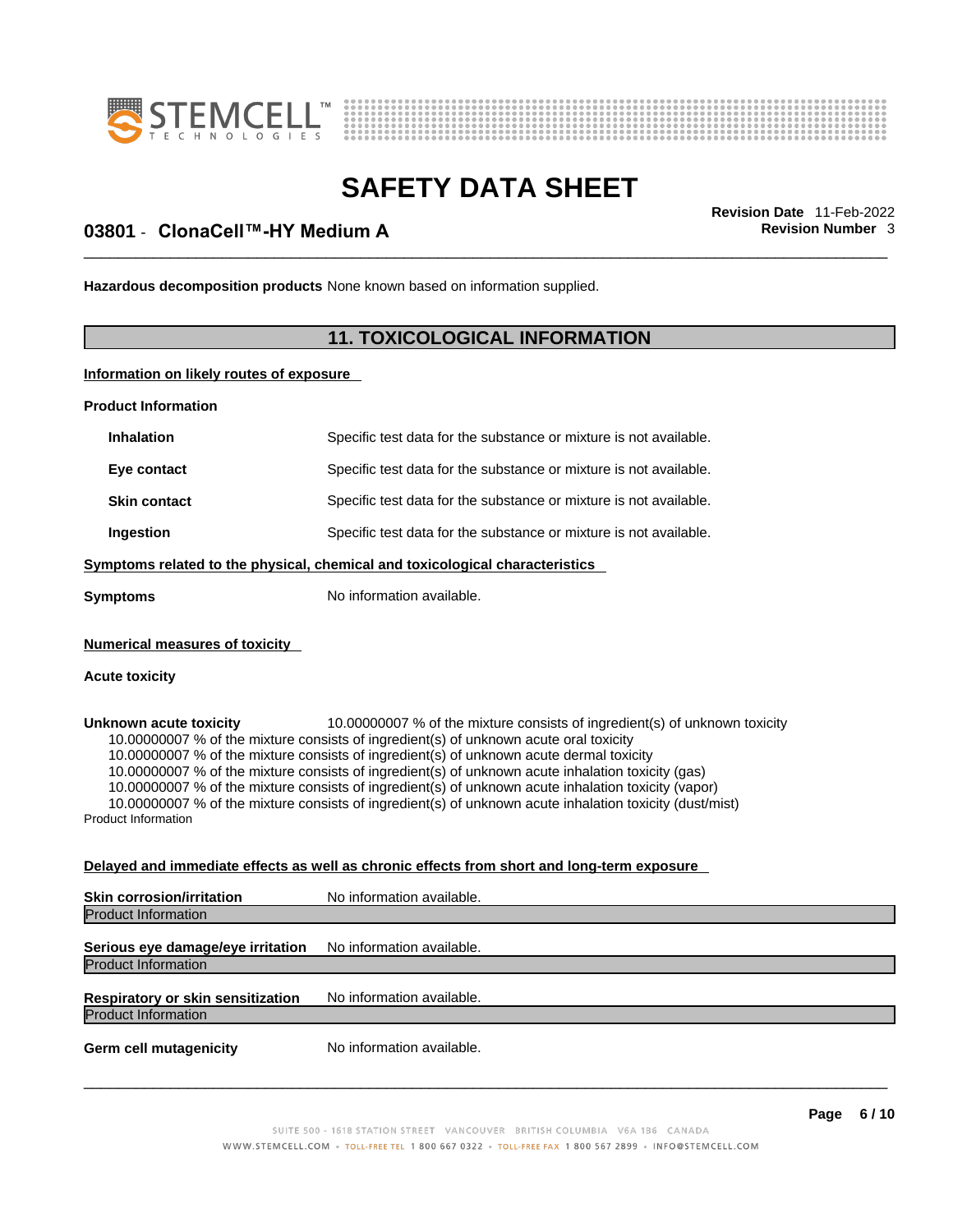



\_\_\_\_\_\_\_\_\_\_\_\_\_\_\_\_\_\_\_\_\_\_\_\_\_\_\_\_\_\_\_\_\_\_\_\_\_\_\_\_\_\_\_\_\_\_\_\_\_\_\_\_\_\_\_\_\_\_\_\_\_\_\_\_\_\_\_\_\_\_\_\_\_\_\_\_\_\_\_\_\_\_\_\_\_\_\_\_\_\_\_\_\_ **Revision Date** 11-Feb-2022 **03801** - **ClonaCell™-HY Medium A Revision Number** 3

| <b>Product Information</b>         |                                    |  |
|------------------------------------|------------------------------------|--|
| <b>Carcinogenicity</b>             | No information available.          |  |
| <b>Reproductive toxicity</b>       | No information available.          |  |
|                                    | <b>Product Information</b>         |  |
| <b>STOT - single exposure</b>      | No information available.          |  |
|                                    | <b>Product Information</b>         |  |
| <b>STOT - repeated exposure</b>    | No information available.          |  |
|                                    | <b>Product Information</b>         |  |
| <b>Aspiration hazard</b>           | No information available.          |  |
|                                    | <b>12. ECOLOGICAL INFORMATION</b>  |  |
|                                    |                                    |  |
| <b>Ecotoxicity</b>                 | <b>Product Information</b>         |  |
|                                    |                                    |  |
| Persistence and degradability      | No information available.          |  |
| <b>Bioaccumulation</b>             | There is no data for this product. |  |
| Other adverse effects              | No information available.          |  |
|                                    |                                    |  |
| <b>13. DISPOSAL CONSIDERATIONS</b> |                                    |  |
| Waste treatment methods            |                                    |  |

| Waste from residues/unused | Dispose of in accordance with local regulations. Dispose of waste in accordance with |
|----------------------------|--------------------------------------------------------------------------------------|
| products                   | environmental legislation.                                                           |
| Contaminated packaging     | Do not reuse empty containers.                                                       |

# **14. TRANSPORT INFORMATION**

DOT Not regulated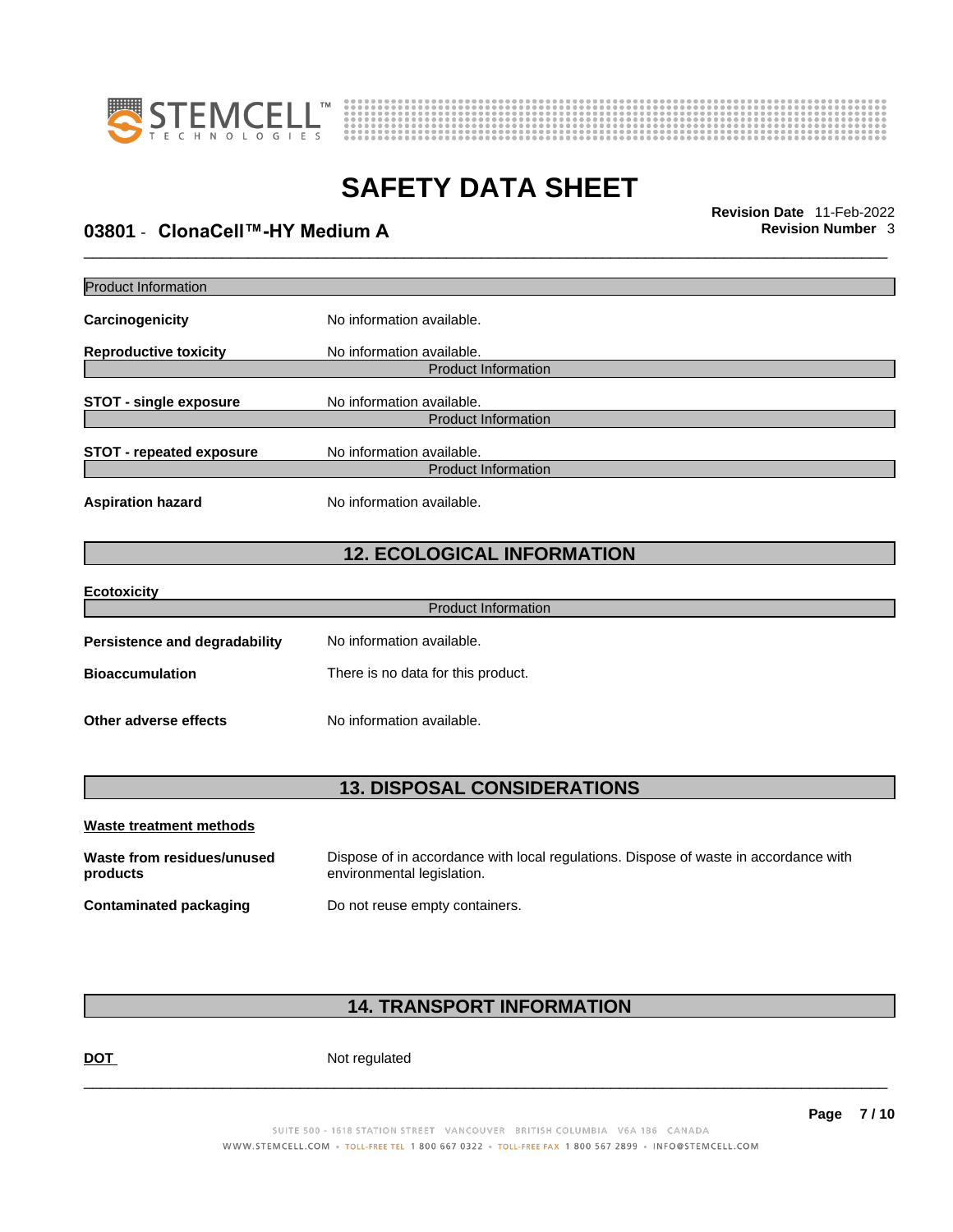



\_\_\_\_\_\_\_\_\_\_\_\_\_\_\_\_\_\_\_\_\_\_\_\_\_\_\_\_\_\_\_\_\_\_\_\_\_\_\_\_\_\_\_\_\_\_\_\_\_\_\_\_\_\_\_\_\_\_\_\_\_\_\_\_\_\_\_\_\_\_\_\_\_\_\_\_\_\_\_\_\_\_\_\_\_\_\_\_\_\_\_\_\_ **Revision Date** 11-Feb-2022 **03801** - **ClonaCell™-HY Medium A Revision Number** 3

| TDG         | Not regulated |
|-------------|---------------|
| <b>MEX</b>  | Not regulated |
| ICAO (air)  | Not regulated |
| <b>IATA</b> | Not regulated |
| <b>IMDG</b> | Not regulated |
| <b>RID</b>  | Not regulated |
| <b>ADR</b>  | Not regulated |
| <b>ADN</b>  | Not regulated |
|             |               |

### **15. REGULATORY INFORMATION**

| International Inventories |                 |  |
|---------------------------|-----------------|--|
| <b>TSCA</b>               | Does not comply |  |
| <b>DSL/NDSL</b>           | Does not comply |  |
| <b>EINECS/ELINCS</b>      | Does not comply |  |
| <b>ENCS</b>               | Does not comply |  |
| <b>IECSC</b>              | Does not comply |  |
| <b>KECL</b>               | Does not comply |  |
| <b>PICCS</b>              | Does not comply |  |
| <b>AICS</b>               | Does not comply |  |
|                           |                 |  |

 **Legend:** 

 **TSCA** - United States Toxic Substances Control Act Section 8(b) Inventory

 **DSL/NDSL** - Canadian Domestic Substances List/Non-Domestic Substances List

 **EINECS/ELINCS** - European Inventory of Existing Chemical Substances/European List of Notified Chemical Substances

 **ENCS** - Japan Existing and New Chemical Substances

 **IECSC** - China Inventory of Existing Chemical Substances

 **KECL** - Korean Existing and Evaluated Chemical Substances

 **PICCS** - Philippines Inventory of Chemicals and Chemical Substances

 **AICS** - Australian Inventory of Chemical Substances

### **US Federal Regulations**

### **SARA 313**

Section 313 of Title III of the Superfund Amendments and Reauthorization Act of 1986 (SARA). This product does not contain any chemicals which are subject to the reporting requirements of the Act and Title 40 of the Code of Federal Regulations, Part 372.

| No |  |
|----|--|
| N٥ |  |
|    |  |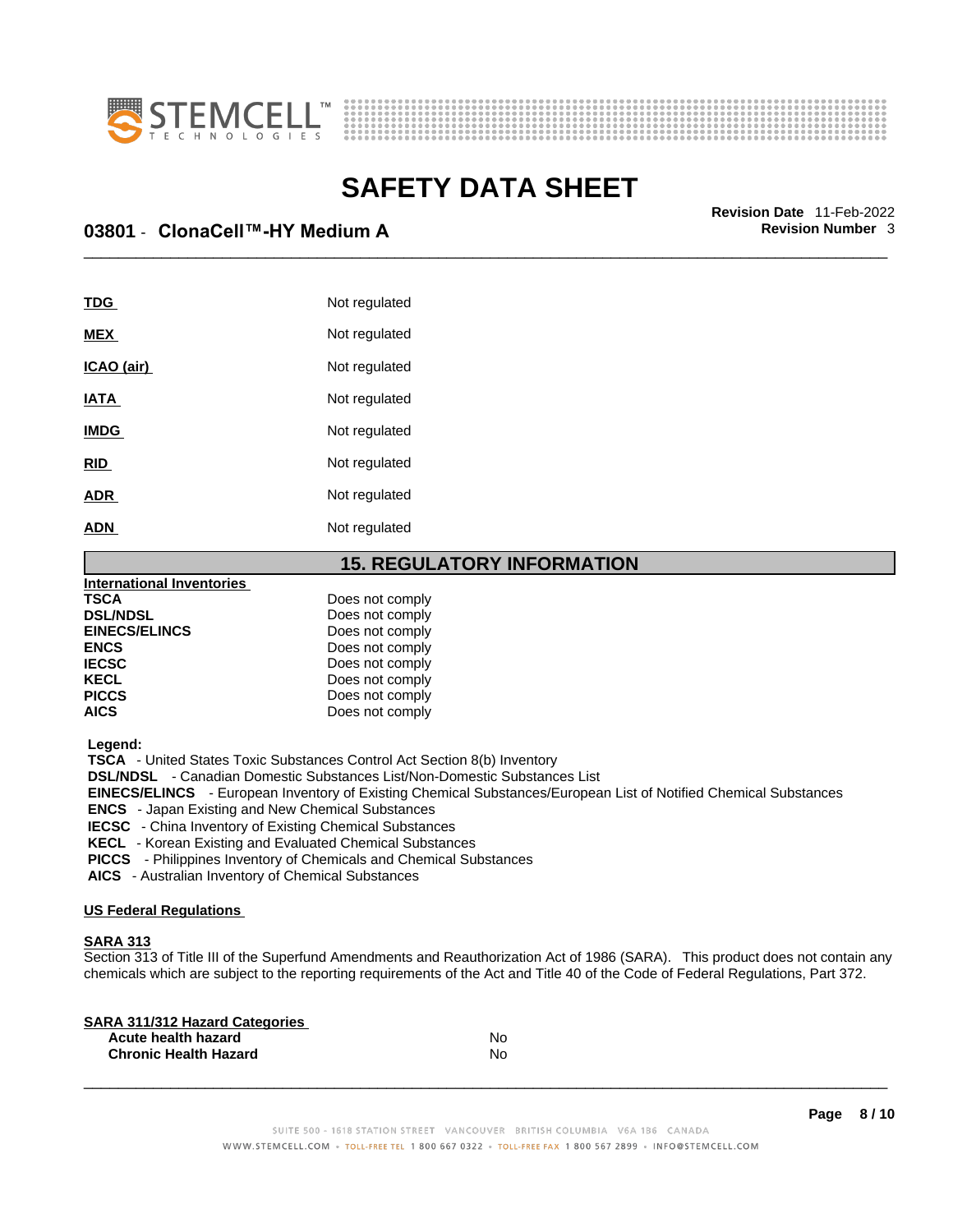



# \_\_\_\_\_\_\_\_\_\_\_\_\_\_\_\_\_\_\_\_\_\_\_\_\_\_\_\_\_\_\_\_\_\_\_\_\_\_\_\_\_\_\_\_\_\_\_\_\_\_\_\_\_\_\_\_\_\_\_\_\_\_\_\_\_\_\_\_\_\_\_\_\_\_\_\_\_\_\_\_\_\_\_\_\_\_\_\_\_\_\_\_\_ **Revision Date** 11-Feb-2022 **03801** - **ClonaCell™-HY Medium A Revision Number** 3

| Fire hazard                       | No. |  |
|-----------------------------------|-----|--|
| Sudden release of pressure hazard | No. |  |
| <b>Reactive Hazard</b>            | No  |  |

#### **CWA** (Clean Water Act)

This product does not contain any substances regulated as pollutants pursuant to the Clean Water Act (40 CFR 122.21 and 40 CFR 122.42).

#### **CERCLA**

This material, as supplied, does not contain any substances regulated as hazardous substances under the Comprehensive Environmental Response Compensation and Liability Act (CERCLA) (40 CFR 302) or the Superfund Amendments and Reauthorization Act (SARA) (40 CFR 355). There may be specific reporting requirements at the local, regional, or state level pertaining to releases of this material.

#### **US State Regulations**

#### **California Proposition 65**

This product does not contain any Proposition 65 chemicals.

### **U.S. State Right-to-Know Regulations**

#### **US State Regulations**

| Chemical name     | New<br><b>Jersey</b> | <b>Massachusetts</b> | Pennsylvania |
|-------------------|----------------------|----------------------|--------------|
| Water             |                      |                      |              |
| 7700.<br>732-18-5 |                      |                      |              |

#### **U.S. EPA Label Information**

**EPA Pesticide Registration Number** Not applicable

## **16. OTHER INFORMATION, INCLUDING DATE OF PREPARATION OF THE LAST REVISION**

**Prepared By, Cuality Control. STEMCELL Technologies Canada Inc.** 

**Revision Date** 11-Feb-2022

**Revision Note** Noinformation available.

### **Disclaimer**

The information provided in this Safety Data Sheet is correct to the best of our knowledge, information and belief at the date of its publication. The information given is designed only as a guidance for safe handling, use, processing, storage, transportation, disposal and release and is not to be considered a warranty or quality specification. The information relates only to the specific material designated and may not be valid for such material used in combination with any other